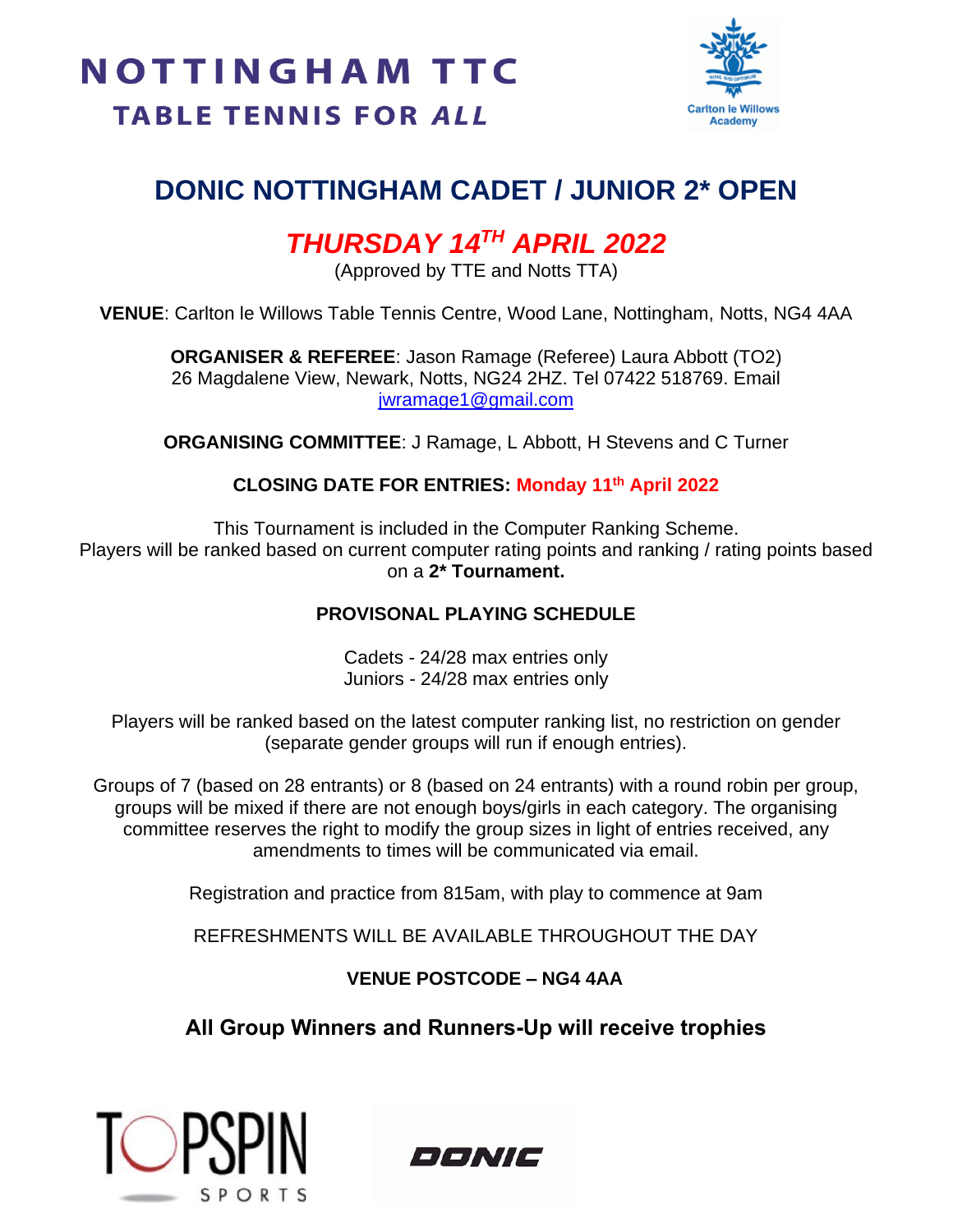# **NOTTINGHAM TTC**



### **TABLE TENNIS FOR ALL TOURNAMENT REGULATIONS AND INFORMATION**

- 1. Every entrant must be affiliated as a Compete Plus Member or provide proof of being a member of another National Association affiliated to the ITTF; and is not affiliated to TTE.
- 2. TTE Regulations Part A (Regulated Competitions) and Part B (Tournament Regulations) apply to the tournament.
- 3. ITTF Regulations for International Competitions apply to the tournament except where otherwise specified in TTE Regulations Parts A or B, or in this form.
- 4. All competitors may be required to umpire at least one match in each event entered.
- 5. The competition is open to a maximum of 24/28 players in the Cadet event, and 24/28 players in the Junior event. Groups may be mixed between boys/girls if not sufficient entrants to a particular event.
- 6. All matches shall be the best of five games. The final order in a group shall be determined as per ITTF regulation 3.7.5 for group competitions. All players will be required to umpire as scheduled during their group matches.
- 7. All competitors will be required to book in upon their arrival and should not leave the centre without first obtaining permission from the referee. Players absent when due to play are liable to be scratched from their next match.
- 8. The referee's decision shall be final on a point of law and on any question arising not provided for in these regulations, or in any dispute as to the interpretation thereof.
- 9. Entry forms can be downloaded from the club or TTE website or requested from the organiser.
- 10. Players in the junior event must have been born in 2003 or later; and for the cadet event, players must be born in 2007 or later.
- 11. Players' Clothing: Main colour of clothing must be different from colour of ball (white).
- 12. No competitor or official shall engage in betting on players or matches.
- 13. Doping shall not take place either before or during play; and doping control tests may take place.
- 14. There will be no charge for admission.
- 15. Refreshments and snacks will be on sale.
- 16. Completion and submission of this Entry Form signifies agreement by the entrant to the conditions of the competition, including any variations of ITTF regulations.
- 17. Court sizes will be 9m x 4.5m, with barriers surrounding each court.
- 18. Playing conditions Sanwei 3\* white balls, eight Butterfly centrefold 25mm tables, Butterfly nets and post, LED lighting (750 lux) approx. 4.5m above the table. Floor to ceiling height approximately 6 metres. Flooring in one hall is Gerflor; in the second hall there is a wooden floor.
- 19. Scoring machines will be used for each match.
- 20. Practise will only be permitted prior to the event starting.
- 21. Changing facilities will be available, including showers.
- 22. Car Parking is available free of charge.
- 23. Full payment at point of entry will be required to secure your entry, fees will not be refunded after closing date. Entries received with no payment will not be entered.
- 24. If it becomes necessary to restrict entries, priority will be given in order of receipt.
- 25. No entry will be accepted after the draw has been made.
- 26. Notification players will receive an acknowledgment of entry via email if entry is via email.
- 27. Closing date for entry is Monday 11<sup>th</sup> April 2022 5pm.
- 28. Draw will take place on Monday 11<sup>th</sup> April 2022.
- 29. Draw will be sent to all entrants by Tuesday 12<sup>th</sup> April 2022.
- 30. In conjunction with the TTE Child Protection Policy, persons wishing to take photographs or video images must register with the event organizer, producing their professional identification, TTE authorization or a completed TTE authorization form.
- 31. Entry to only one event allowed.

#### **All Group Winners and Runners-Up will receive trophies**